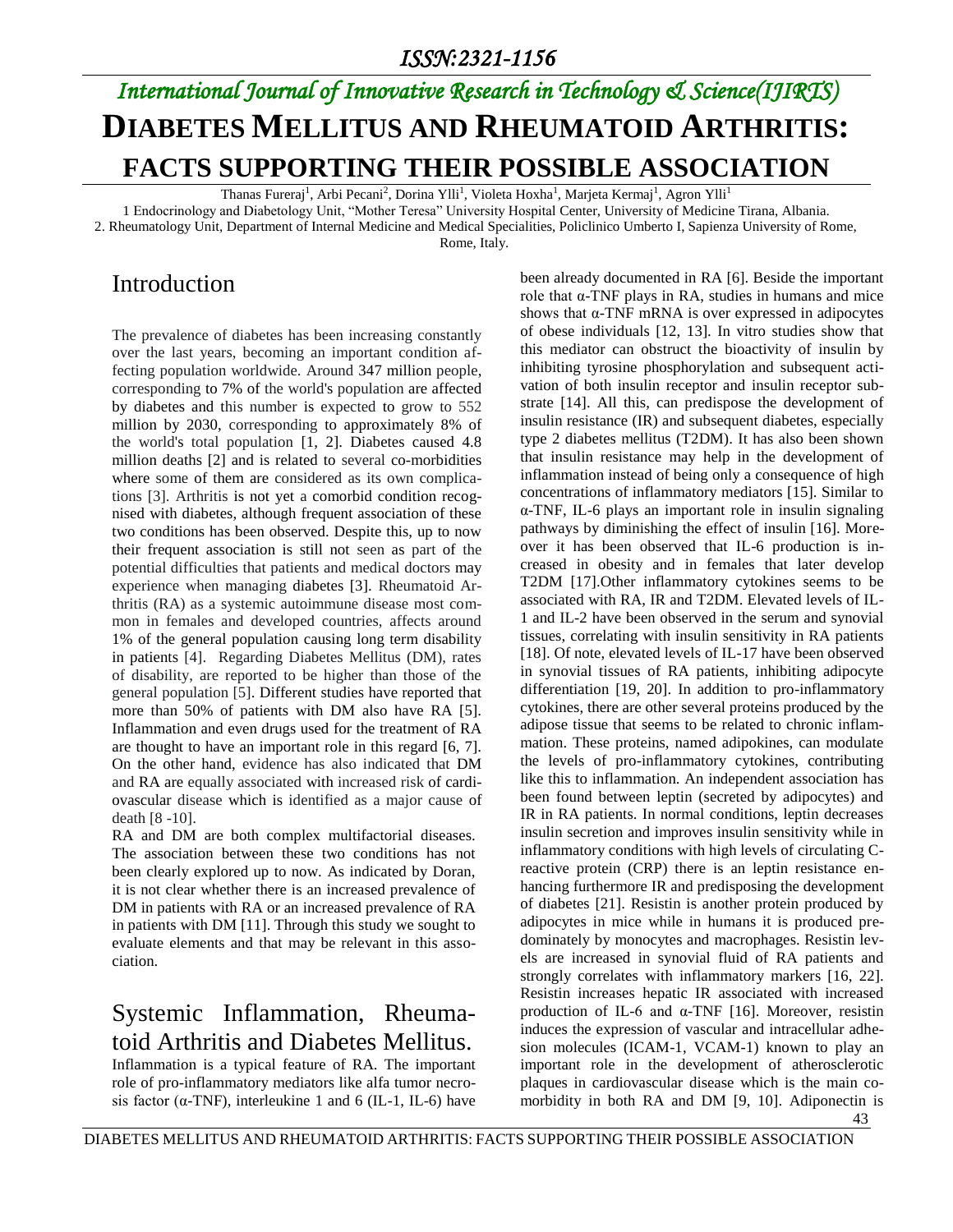#### *ISSN:2321-1156*

## *International Journal of Innovative Research in Technology & Science(IJIRTS)*

another group of protein produced by the adipose cells; their levels are inversely associated with the levels of the pro-inflammatory molecules typical for RA, playing like this the role of an anti-inflammatory factor [23]. Adiponectin production is decreased when exposing the adipose cells to  $\alpha$ -TNF [24]. There also some reasons for speculating about a possible association between type 1 DM and RA. These include evidence of familial clustering of autoimmune diseases, including RA and type 1 DM, and the common association of the HLA-DR4 allele with both DM and RA [25]. One study found that 13% of 295 RA patients had a first-degree relative with type 1 diabetes [26].

All this facts, gives a new insight to the shared pathogenic pathways between RA and IR involving different mechanisms suggesting that patients with chronic inflammatory conditions are at high risk for developing diabetes. Despite the strong evidence of associations between all these mediators with metabolic and inflammatory effects, the exact pathway of interaction between them has not been fully elucidated.

#### Drug Therapies in RA and DM

Treatment of both conditions has been investigated in terms of potential positive and negative factors in this association. In this regard, it is well known that treatment of RA with glucocorticoids (GCs) have effects on the function of basic metabolism. The use of high-dose GCs results mostly in hyperglycemia increasing like this the risk of DM, while the effect of daily low-dose GCs used in short term, may improve the glycemic control by enhancing insulin secretion by the pancreas and peripheral insulin sensitivity [7, 27].

Nonsteroidal anti-inflammatory drugs (NSAIDs) are used as well in the treatment of RA. Considering their effect on inhibiting cyclooxygenase-mediated inflammation, they are supposed to improve IR and reduce the risk for T2DM [28]. On the contrary, in T2DM patients it has been observed that administration of indomethacin decreases the secretion of insulin resulting in increased endogenous intrahepatic glucose production [29].

Regarding traditional Disease Modifying Anti Rheumatic Drugs (DMARDs) and metabolic function there are few data in literature. It has been reported that use of traditional DMARDs like methotrexate (MTX), chloroquine (CQ), hydroxychloroquine (HCQ) or azathioprine) reduces IR [27] decreasing like this the probability to develop DM. In particular, hydroxychloroquine used in RA patients has been associated with a reduction in risk for developing DM [30]. In vitro studies showed that both HCQ, CQ inhibit the production of  $\alpha$ -TNF [31] contributing like this in the modulation of IR and lowering the risk of T2DM. It has also been demonstrated that HCQ induces autophagic cell death in fibroblastes; this means that HCQ has an antiproliferative effect suggesting its

possible regulatory effect on cellular energy homeostasis [32].

On the other hand, the use of  $\alpha$ TNF antagonists for RA treatment has been associated to lipid profile alteration and improved insulin sensitivity in RA patients [33]. In this regard, several studies demonstrated that treatment with etanercept or infliximab are associated to more favorable changes in terms of insulin sensitivity. Treatment with Etanercept showed improvement on IR 24 weeks after the beginning of therapy while treatment with Infliximab improved IR 12 week after administration the first dose of the drug [34, 35].

On the contrary, treatment with Adalimumab was not associated to improvement on IR. Of note, this study evaluated 9 RA patients and the changes in insulin sensitivity were assessed 8 weeks after the beginning of treatment [36]. Considering all this, the lack of effect of Adalimumab on IR in this study may be attributed to the small number of patients included and the insufficient time to detect treatment-related changes in insulin sensitivity. Despite this study, treatment of RA patients with  $\alpha$ -TNF antagonists restores the metabolic function and improves IR especially in long-term treatment.

#### Risk of cardiovascular disease in RA and DM**.**

The majority of the research focuses on the relationships between both conditions and the risk of CVD. RA patients carry a high risk of morbidity and mortality from CV causes, estimated to be 50 % - 60% higher than that of the general population [37]. The increase in CV events cannot be entirely explained by the traditional CV risk factors; disease-related mechanisms like inflammation and autoimmune pathways plays and important role in this regard [38].

On the other hand, even in diabetes, CVD has been identified as the major complication and primary cause of early death. About 65% of people with diabetes die from heart disease while adults with diabetes are 2 to 4 times more likely to have heart disease when compared to the general population [11].

Several investigations have been performed to compare the potential risk of different elements of CVD in both RA and DM. In this regard, Karanasos et al. investigated the associated of RA with increased cardiovascular morbidity compared to DM. As a result, the authors found that RA patients without previous CVD can develop myocardial ischemia at similar levels as DM patients but higher of that of the healthy population included in this study [39].

Furthermore, in a prospective evaluation it was shown that symptomatic patients with RA exhibited high myocardial ischemic burden which was comparable to patients with DM. It was found that myocardial ischemia was common in patients with no previous CVD [8].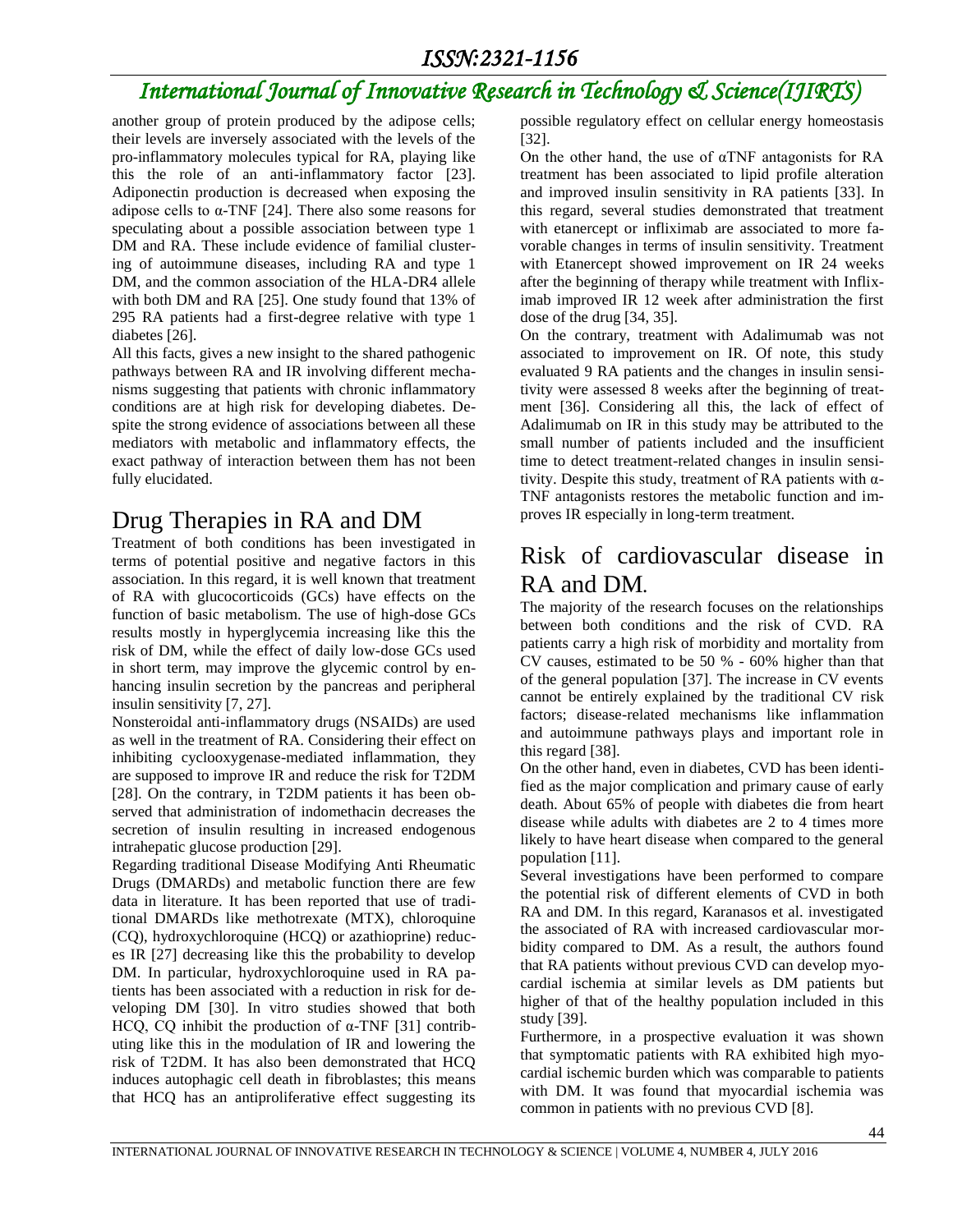## *International Journal of Innovative Research in Technology & Science(IJIRTS)*

In a similar study, evaluating the presence of silent myocardial ischemia (MI), it was demonstrated that chronic artery disease was more common in DM and controls than in RA patients [40].

Lindhardsen et al.completed a study demonstrating that the overall incidence rate ratio of MI event after developing RA was increased to 1.61 (95% CI 1.42 to 1.83), which was comparable to the risk of MI after developing DM of 1.70 (95% CI 1.59 to 1.83). In accordance with previous findings, this study demonstrated that the risk of MI is especially high among younger patients with RA. Similar to what has been found in DM, this study concluded that RA is an independent risk factor for MI [9].

On the other hand, Yazdanyar el al.concluded that RA was not associated with adverse perioperative CV risk or mortality risk; cases were classified by risk severity as low-risk, intermediate-risk, or high-risk non-cardiac procedure [41]. Results showed that 2.34% of patients with low risk had a composite CV event, and death occurred in the 2.34% of patients. For intermediate and high risk, the numbers were 0.51%, and 2.12% for composite CV event and 0.50%, and 2.59%, for death, respectively [41]. Death was less likely in RA patients than in DM patients for patients undergoing an intermediate-risk procedure, but the difference in mortality rates among those undergoing low-risk versus those with high-risk procedures was not significant [41]. Patients with RA were less likely to have a CV event than patients with DM for procedures of low risk and intermediate risk. After evaluation using adjusted models, RA was not independently associated with an increased risk of perioperative death or a CV event [41].

A 3-year prospective study performed by Peters et al. indicates that the risk of CVD in RA was significantly elevated compared with the general population and comparable with the extent of the risk in T2DM [42]. In this study, the incidence of CVD in patients with RA was 9% in comparison to 4.3% in the general population. The hazard ratio (HR) for patients without diabetes and with

#### References:

- [1] Statistics about Diabetes. American Diabetes Association (ADA) 2012. Retrived from: http://www.diabetes.org/diabetesbasics/statistics/?referrer=https://www.google.al/
- [2] International Diabetes Federation (IDF). (2012). Diabetes Atlas. Retrieved from: http://www.idf.org/diabetesatlas
- [3] Standards of medical care in diabetes. American Diabetes Association. Diabetes Care 2014; 37, Suppl. 1: S14-80.
- [4] Scott DL, Wolfe F, Huizinga TW. Rheumatoid arthritis. Lancet 2010:25;376 (9746):1094-108.

RA (2.16) was comparable with those with T2DM (2.40) [42].

A cross-sectional study evaluating the risk of CVD between DM and RA, concluded that the prevalence of CVD was elevated comparable to T2DM [43]. Prevalence in the population with and without diabetes was 5% versus 12.4% while in RA prevalence was recorded to be 12.9% [43].

Stamatelopoulos et al.demonstrated that atherosclerosis severity and frequency was equal between patients with DM and RA, strengthening the fact that risk factors for CVD should be taken into consideration not only in DM patients but even patients with RA [44].

As described above, there is substantial evidence for increased cardiovascular risk in RA comparable to the risk found in DM. Some researchers have questioned if patients with DM and concomitant RA might have double cardiovascular risk, making this an interesting topic for future studies.

#### Conclusions

There are several mechanisms that may explain a possible association between DM and RA. It is clear that systemic inflammation as one of the main characteristics of RA predispose the development of insulin resistance and diabetes. On the other hand, drugs used to treat RA contribute widely to the development of insulin resistance increasing like this the risk for developing diabetes. Moreover, both conditions are widely linked to the risk of developing cardiovascular disease as a main co-morbidity and cause of death in these patients. Considering all these results, the next step would consist in designing and implementing a larger and more direct investigation to evaluate the association between diabetes and arthritis and potentially relevant characteristics in Albanian population.

- [5] Centers for Disease Control and Prevention. National Diabetes Statistics Report: Estimates of Diabetes and Its Burden in the United States, 2014. Atlanta, GA: U.S. Department of Health and Human Services; 2014.
- [6] Burmester GR, Feist E, Dorner T. Emerging cell and cytokine targets in rheumatoid arthritis. Nat Rev Rheumatol 2014;10 (2):77-88.
- [7] Buckingham JC. Glucocorticoids:exemplars of multi-tasking. Br J Pharmacol 2006; 147(Suppl.1):S258-68.
- [8] Karanasos, A., Toutouzas, K., Aggeli, C., Felekos, I., Tsiamis, E., Sfikakis, P., et al. Rheumatoid arthritis is associated with high ischemic burden,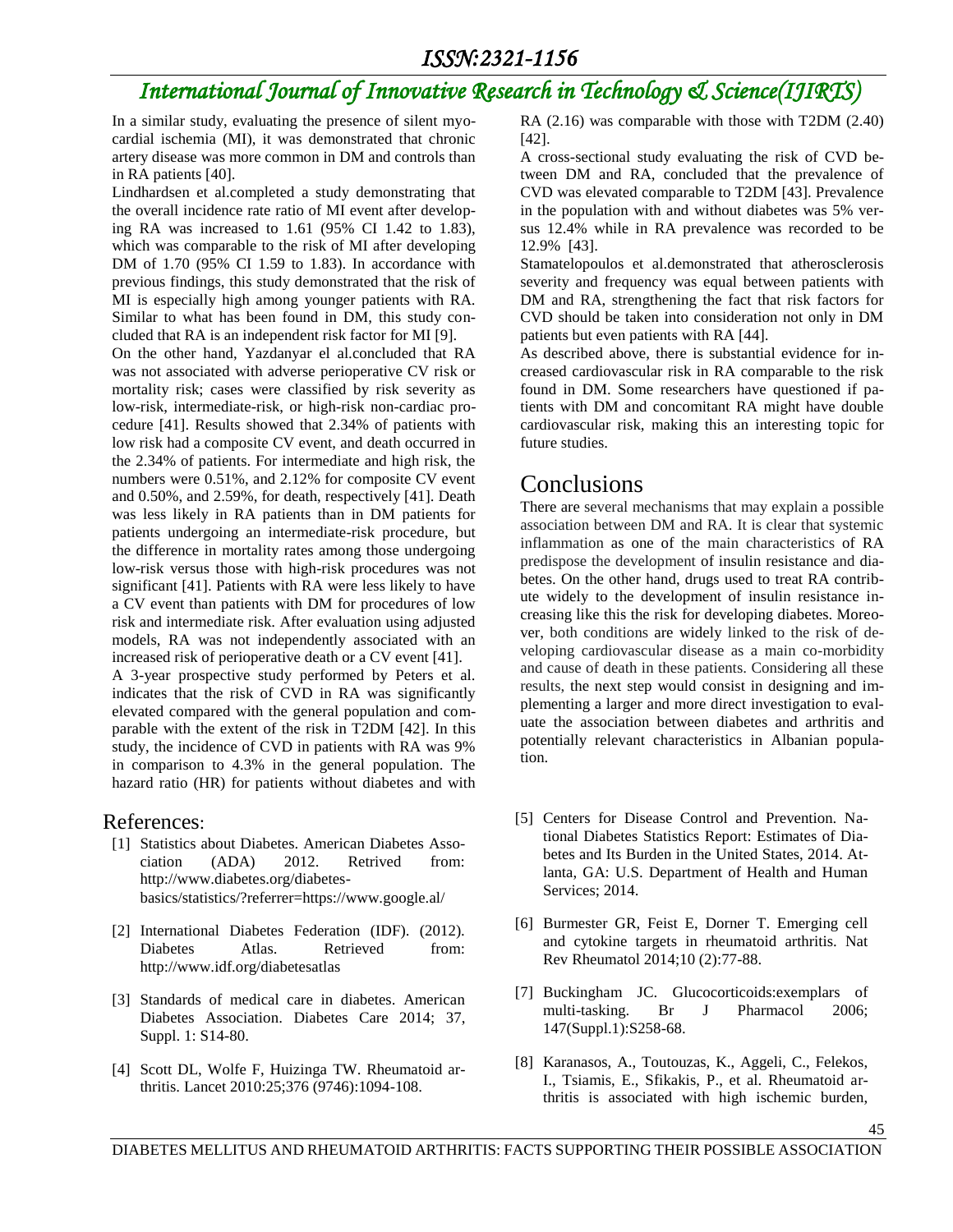comparable to diabetes mellitus, but in the absence of obstructive coronary disease. Circulation 2012; 26(21 SUPPL. 1).

- [9] Lindhardsen J, Ahlehoff O, Gislason GH, Madsen OR, Olesen JB, Torp-Pedersen C, Hansen PR. The risk of myocardial infarction in rheumatoid arthritis and diabetes mellitus: a Danish nationwide cohort study. Ann Rheum Dis.2011; 70(6):929-34.
- [10]Peters, M.J., Van Halm, V.P., Voskuyl, A.E., Smulders, Y.M., Boers M., Lems W.F., Visser M., Stehouwer C.D., Dekker J.M., Nijpels G., Heine R., Dijkmans B.A., Nurmohamed, M.T. (2009). Does rheumatoid arthritis equal diabetes mellitus as an independent risk factor for cardiovascular disease? A prospective study. Arthritis Rheum.2009; 61(11), 1571-9.
- [11]Doran M. Rheumatoid arthritis and diabetes mellitus: evidence for an association? J Rheumatol. 2007; 34(3):460-2.
- [12]Hotasmislidil GS, Shargill NS, Spiegelman BM. Adipose expression of tumor necrosis factor-alpha: direct role in obesity-linked insulin resistance. Science 1993; 1; 259(5091):87-91.
- [13]Hotamisligil GS, Arner P, Caro JF, Atkinson RL, Spiegelman BM. Increased adipose tissue expression of tumor necrosis factor-alpha in human obesity and insulin resistance. J CLin Invest 1995; 95(5):2409-15.
- [14]Hotamisligli GS, Murray DL, Choy LN, Spiegelman BM. Tumor necrosis factor alpha inhibits signaling from the insulin receptor. Proc Natl Acad Sci USA 1994; 91:485-8.
- [15]Schmidt, M.I., Duncan, B.B., Sharrett, A.R., Lindenberg G., Savage PJ., et al.Markers of inflammation and prediction of diabetes mellitus in adults (Atherosclerosis Risk in Communities Study): a cohort study. Lancet, 1999; 353, 1649-52.
- [16]Bokarewa M, Nagaev I, Dahlberg L. Resistin, an adipokine with potent proinflammatory properties. J Immunol 2005;1;174(9):5789-95.
- [17]Bastard JP, Maachi M, Lagathu C, Kim MJ, Caron M, Vidal H, Capeau J, Feve B. Recent advances in the relationship between obesity, inflammation and insulin resistance. Eur Cytokine Netw 2006;17(1):4-12.
- [18]Oncul O, Top C, Ozkan S, Cavuslu S, Danaci M. Serum interleukin 2 levels in patients with rheuma-

toid arthritis and correlation with insulin sensitivity. J Int Med Res 2002; 30(4):386-90.

- [19]Ziolkowska M, Koc A, Luszczykiewicz G, Ksiezopolska-Pietrzak K, Klimczak E, et al. High levels of IL-17 in rheumatoid arthritis patients: IL-15 triggers in vitro IL-17 production via cyclosporine A-sensitive mechanism. J Immunol 2000;1;164(5):2832-8.
- [20]Shin JH, Sin DW, Noh M. Interleukin-17A inhibits adipocyte differentiation in human mesenchymal stem cells and regulates pro-inflammatory responses in adipocytes. Biochem Pharmacol 2009;77:1835-44.
- [21]Rho YH, Chung CP, Solus JF, Raggi P, Oeser A, Gebretsadik T, et al. Adipocytokines, insulin resistance, and coronary atherosclerosis in rheumatoid arthritis. Arthritis Rheum 2010;62(5):1259-64.
- [22]Reilly MP, Lehrke M, Wolfe ML, Rohatagi A, Lazar MA, Rader DJ. Resisitin is an inflammatory marker of atherosclerosis in humans. Circulation 2005;111(7):932-9.
- [23]Ouchi N, Walsh K. Adiponectin as an antiinflammatory factor. Clin Chim Acta 2007; 1;380(1-2):24-30.
- [24]Bruun JM, Lihn AS, Verdich C, Pedersen SB, Toubro S, Astrup A, Richelsen B. Regulation of adiponectin by adipose tissue-derived cytokines: in vivo and in vitro investigations in humans. Am J Physiol Endocrinol Metab. 2003;285(3):E527-33.
- [25]Hakala M, Vahlberg T, Niemi PM, et al. No association between rheumatoid arthritis and insulin dependent diabetes mellitus: an epidemiologic and immunogenetic study. J Rheumatol 1992;19:856-8
- [26]Thomas DJ, Young A, Gorsuch AN, Bottazzo GF, Cudworth AG. Evidence for an association between rheumatoid arthritis and autoimmune endocrine disease. Ann Rheum Dis 1983;42:297-300.
- [27]Dessein PH, Joffe BI, Stanwix AE. Effects of disease modifying agents and dietary intervention on insulin resistance and dyslipidemia in inflammatory arthritis: a pilot study. Arthritis Res 2002;4(6):R12.
- [28]Li J, Zhang N, Ye B, Ju W, Orser B, Fox J.E.M, Wheeler M.B., et al. Non-steroidal antiinflammatory grugs increase insulin release from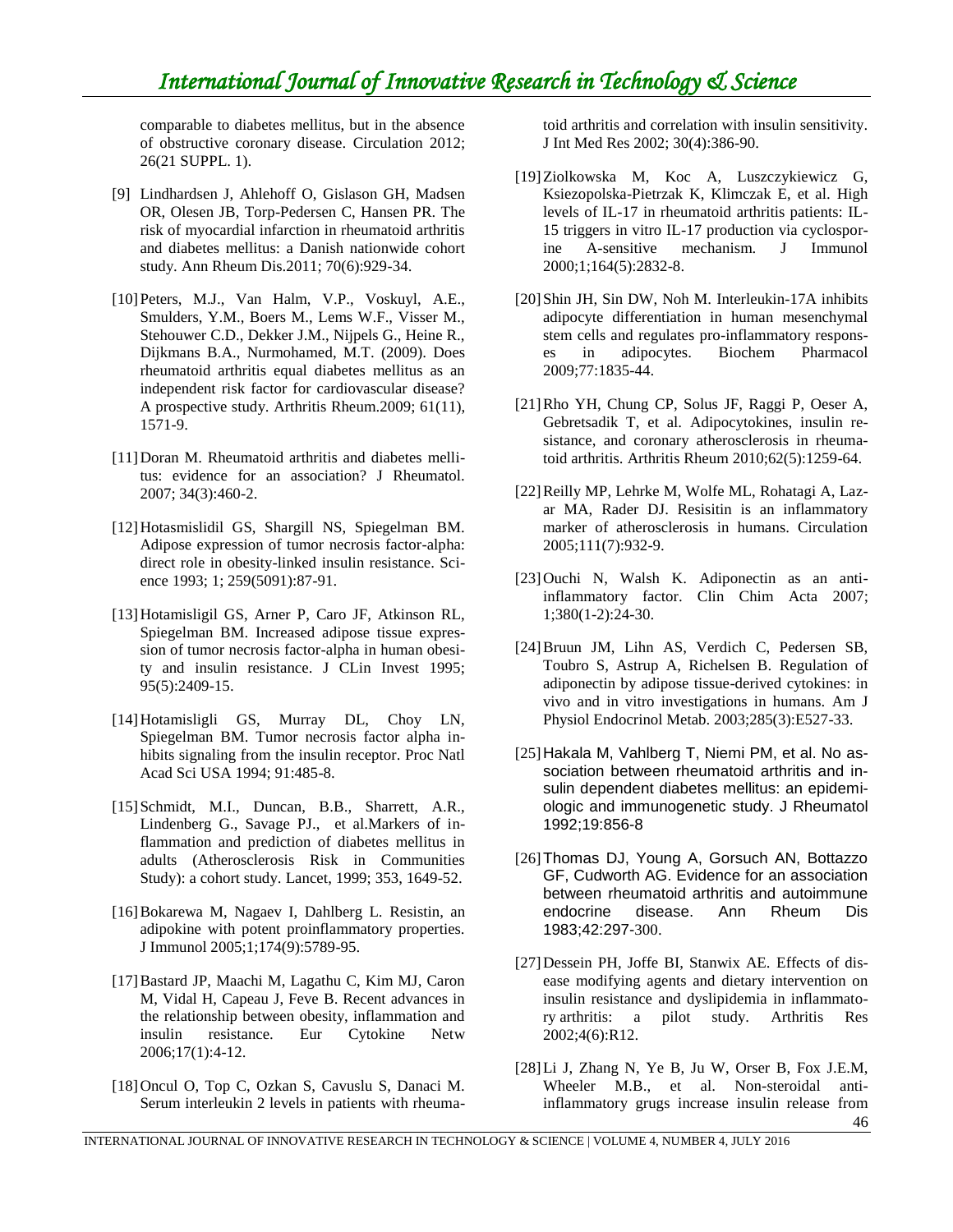beta cells by inhibiting ATP-sensitive potassium channels. Br J Pharmacol 2007;151(4):483-493.

- [29]Goldfine AB, Fonseca V, Jablonski KA, Pyle L, Staten MA, Shoelsen SE/ The effects of salates on glycemic control in patients with type 2 diabetes: a randomized trial. Ann Intern Med 2010;16;152(6):436-57.
- [30]Wasko MC, Hubert HB, Lingala VB, Elliott JR, Luggen ME, Fries JF, Ward MM. Hydroxychloroquine and risk of diabetes in patients with rheumatoid arthritis. JAMA 2007;11;298(2):187-93.
- [31]Van den Borne BE, Dijkmans BA, de Rooij HH, le Cessie S, Verweij CL. Chloroquine and hydroxychloroquine equally affect tumor necrosis factor-alpha, interleukin 6, and interferon-gamma production by peripheral blood mononuclear cells. [J](http://www.ncbi.nlm.nih.gov/pubmed/?term=Van+den+Borne+BE+J+Rheumatol+1997))  [Rheumatol.](http://www.ncbi.nlm.nih.gov/pubmed/?term=Van+den+Borne+BE+J+Rheumatol+1997)) 1997 Jan;24(1):55-60.
- [32[\]Ramser B,](http://www.ncbi.nlm.nih.gov/pubmed/?term=Ramser%20B%5BAuthor%5D&cauthor=true&cauthor_uid=19357706) [Kokot A,](http://www.ncbi.nlm.nih.gov/pubmed/?term=Kokot%20A%5BAuthor%5D&cauthor=true&cauthor_uid=19357706) [Metze D,](http://www.ncbi.nlm.nih.gov/pubmed/?term=Metze%20D%5BAuthor%5D&cauthor=true&cauthor_uid=19357706) Weiss N, Luger TA, Böhm M. Hydroxychloroquine modulates metabolic activity and proliferation and induces autophagic cell death of human dermal fibroblasts. [J Invest Dermatol.](http://www.ncbi.nlm.nih.gov/pubmed/?term=(Ramser+B%2C+Kokot+A%2C+Metze+D+J+Invest+Dermatol+2009).) 2009 Oct;129(10):2419-26.
- [33[\]Tam LS,](http://www.ncbi.nlm.nih.gov/pubmed/?term=Tam%20LS%5BAuthor%5D&cauthor=true&cauthor_uid=17237906) [Tomlinson B,](http://www.ncbi.nlm.nih.gov/pubmed/?term=Tomlinson%20B%5BAuthor%5D&cauthor=true&cauthor_uid=17237906) Chu TT, Li TK, Li EK. Impact of TNF inhibition on insulin resistance and lipids levels in patients with rheumatoid arthritis. [Clin Rheumatol.](http://www.ncbi.nlm.nih.gov/pubmed/?term=(Tam+LS%2C+Tomlinson+B%2C+Clin+Rheumatol+2007)) 2007 Sep;26(9):1495-8.
- [34] Seriolo B, [Paolino S,](http://www.ncbi.nlm.nih.gov/pubmed/?term=Paolino%20S%5BAuthor%5D&cauthor=true&cauthor_uid=17646897) [Ferrone C,](http://www.ncbi.nlm.nih.gov/pubmed/?term=Ferrone%20C%5BAuthor%5D&cauthor=true&cauthor_uid=17646897) Cutolo M. Effects of etanercept or infliximab treatment on lipid profile and insulin resistance in patients with refractory rheumatoid arthritis. [Clin](http://www.ncbi.nlm.nih.gov/pubmed/?term=(Seriolo+B%2C+Paolino+S%2C+Ferrone+C%2C+Cutolo+M.+Clin+Rheumatol%2C+2007)  [Rheumatol.](http://www.ncbi.nlm.nih.gov/pubmed/?term=(Seriolo+B%2C+Paolino+S%2C+Ferrone+C%2C+Cutolo+M.+Clin+Rheumatol%2C+2007) 2007 Oct;26(10):1799-800.
- [35[\]Oguz FM,](http://www.ncbi.nlm.nih.gov/pubmed/?term=Oguz%20FM%5BAuthor%5D&cauthor=true&cauthor_uid=17849692) [Oguz A,](http://www.ncbi.nlm.nih.gov/pubmed/?term=Oguz%20A%5BAuthor%5D&cauthor=true&cauthor_uid=17849692) Uzunlulu M. The effect of infliximab treatment on insulin resistance in patients with rheumatoid arthritis. Acta Clin [Belg.](http://www.ncbi.nlm.nih.gov/pubmed/?term=Oguz+FM%2C+Oguz+A%2C+Uzunlulu+M.+Acta+Clin+Belg%2C+2007).) 2007;62(4):218-22.
- [36] Rosenvinge A, Krogh-Madsen R, Baslund B, Pedersen BK. Insulin resistance in patients with rheumatoid arthritis: effect of anti-TNFalpha therapy. Scand J Rheumatol. 2007 Mar-Apr;36(2):91-6.
- [37]Avina-Zubieta JA, Thomas J, Sadatsafavi M, Lehman AJ, Lacaille D. Risk of incident cardiovascular events in patients with rheumatoid arthritis: a meta-analysis of observational studies. Ann Rheum Dis. 2012 Sep;71(9):1524-9.
- [38]Kerola AM, Kerola T, Kauppi MJ, Kautiainen H, Virta LJ, Puolakka K,Nieminen TV/ Cardiovascular comorbidities antedating the diagnosis of rheumatoid arthritis. Ann Rheum Dis. 2013 Nov;72(11):1826-9.
- [39]Karanasos, A., Felekos, I., Aggeli, C., Zampeli, E., Protogerou, A., Stefanadis, C., et al. Myocardial ischemia in asymptomatic patients with rheumatoid arthritis:A comparative study with diabetes mellitus. Arthritis and Rheumatism 2011; 63(10 SUPPL. 1).
- [40]Zampeli, E., Karanasos, A., Felekos, I., Aggeli, C., Stefanadis, C., Toutouzas, K., et al.Silent myocardial ischaemia without angiographically significantcoronary artery disease in rheumatoid arthritis versus diabetes. Rheumatology 2012; 51,i17.
- [41]Yazdanyar A, Wasko MC, Kraemer KL, Ward MM. Perioperative all-cause mortality and cardiovascular events in patients with rheumatoid arthritis: comparison with unaffected controls and persons with diabetes mellitus. Arthritis Rheum. 2012 Aug;64(8):2429-37.
- [42]Peters MJ, van Halm VP, Voskuyl AE, Smulders YM, Boers M, Lems WF, Visser M, Stehouwer CD, Dekker JM, Nijpels G, Heine R, Dijkmans BA,Nurmohamed MT. Does rheumatoid arthritis equal diabetes mellitus as an independent risk factor for cardiovascular disease? A prospective study. Arthritis Rheum.2009 Nov 15;61(11):1571-9.
- [43]Van Halm, V.P., Peters, M.J., Voskuyl, A.E., Boers, M., Lems, W.F., Visser, M.,Stehouwer, C.D.,et al. (2009). Rheumatoid arthritis versus as a risk factor for cardiovascular disease: a cross-sectional study, the CARRE Investigation. Ann Rheum Dis. 2009; 68(9), 1395-400.
- [44]Stamatelopoulos, K., Kitas, G, Papamichael, C., Chryssohoou, E., Kyrkou, K.,Georgiopoulos, G., et al. Atherosclerosis in Rheumatoid Arthritis Versus Diabetes: A Comparative Study. Arteriosclerosis, Thrombosis & Vascular Biology 2009; 29, 1702- 1708.

#### Biography

47 **Assoc Prof Thanas Fureraj** is a lecturer in the Department of Endocrinology in the Faculty of Medicine, University of Tirana since 1993, and as a medical practitioner in the Endocrinology Clinic in the University Hospital Center "Mother Teresa" since 1983. He has earned the title of Assoc Prof on February 2011 and "Doctor of Medical Sciences" in 1996. Dr. Assoc. Prof. Fureraj completed his Post-Graduation Specialization in 1991 in the Diabetology Clinic, in the Cantonal